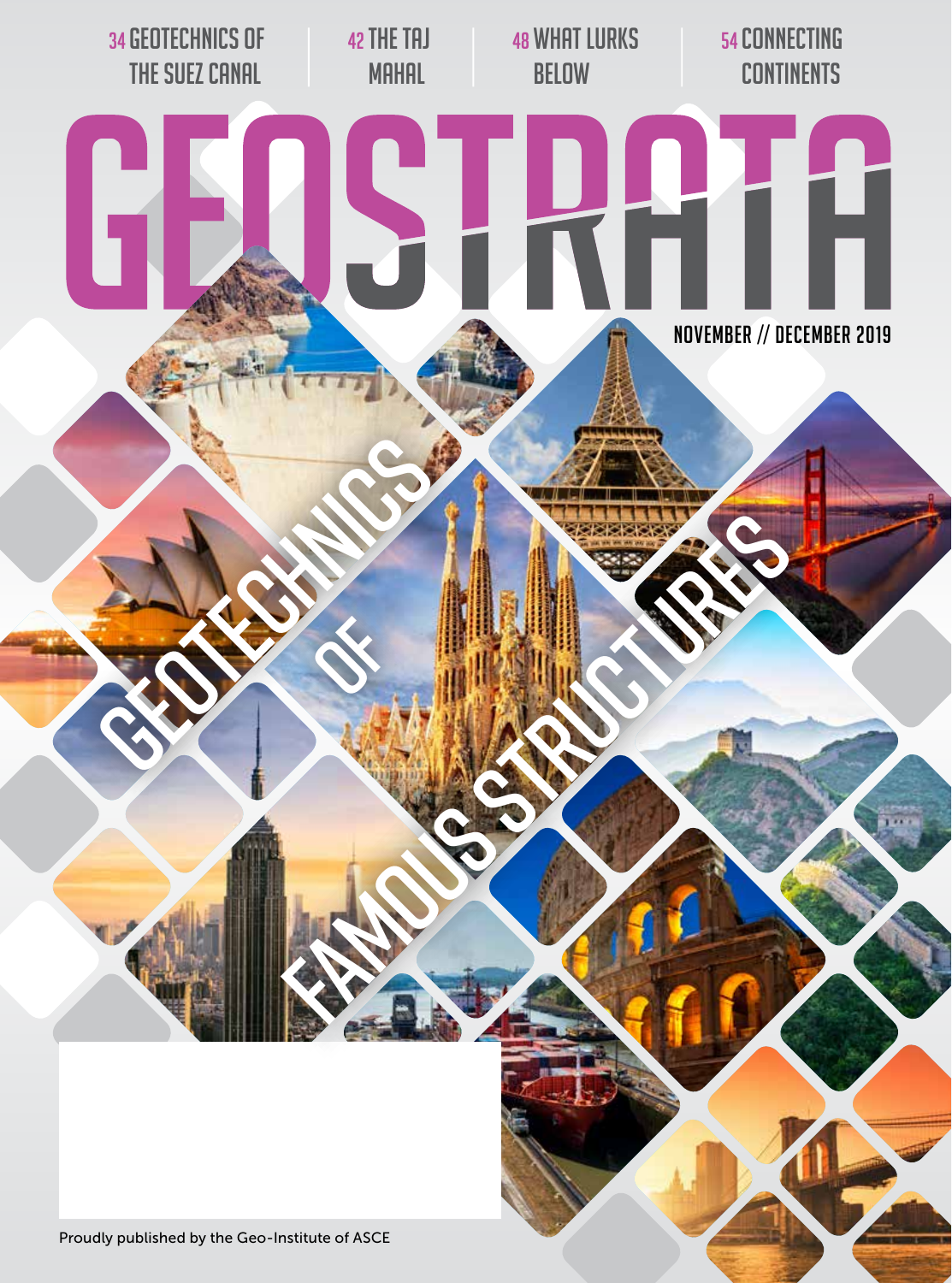



**1857**

# WHAT LURKS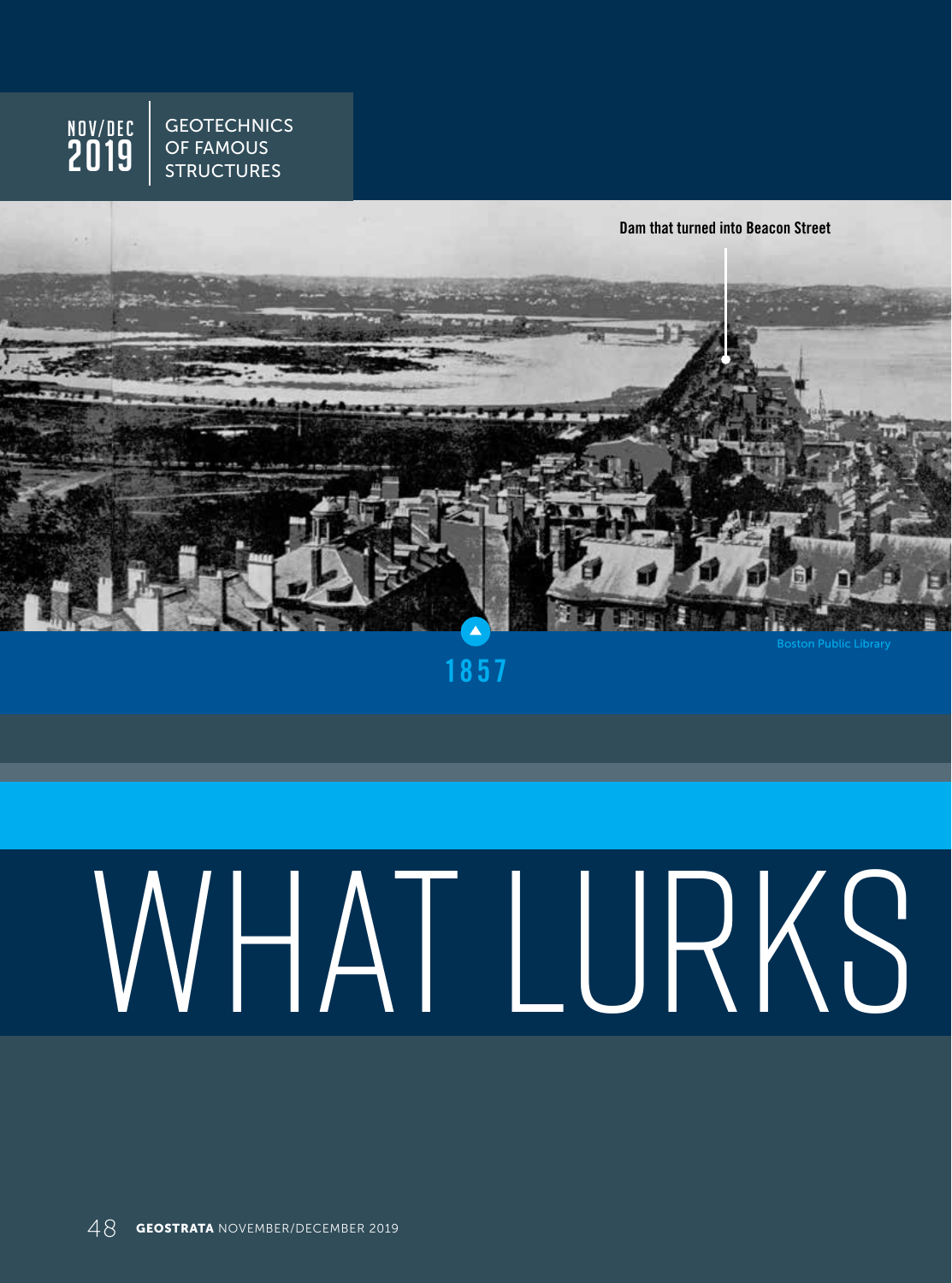

### **PRESENT DAY**

## The Geotechnical Intrigue of Boston's Back Bay By Jim Lambrechts, PE, M.ASCE

Below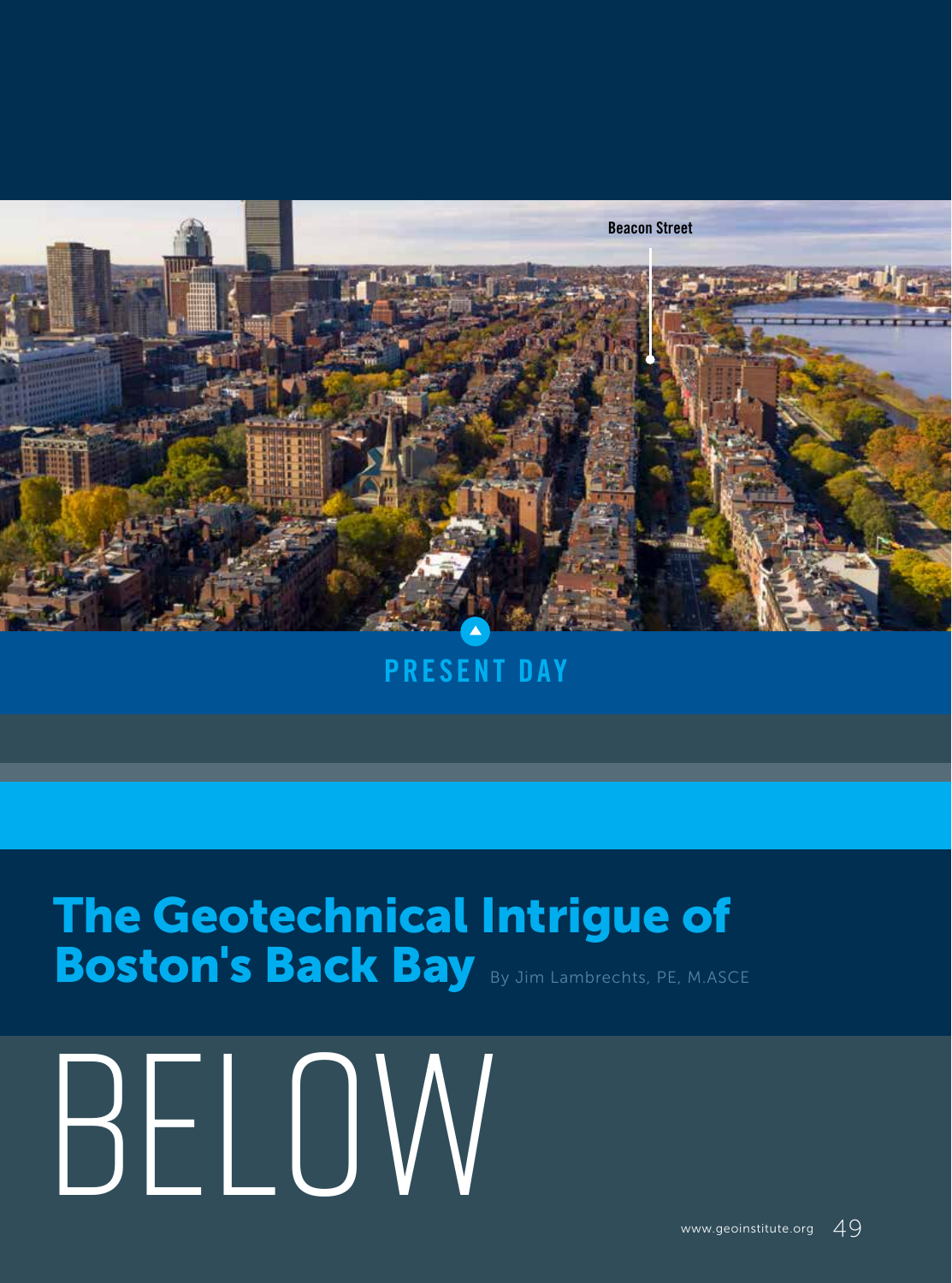In 1858, the great filling of Back Bay began. Completed in about 20 years, it led to nearly 100 city blocks of iconic 4- and 5-story brick rowhouses. In the past 60 years, about 50 high-rise buildings have sprouted along the "spine" of Back Bay. No matter the size, all have had to accommodate the geotechnical intrigue of Boston's Back Bay.



Figure 1. Colonial Boston was small, surrounded by water. (Courtesy of Weiskel, Lora, and Smieszek, USGS Circular 1280, 2005.)

The more than 700 people who set sail from England in 1630 to found Boston had no idea that their choice of location would be so influenced by geologic events that began nearly 600 million years earlier. Back then, a long, rather narrow volcanic island was depositing sediments in a long trough off the coast of present-day northwest Africa, when both were near the South Pole. The settlers were simply in search of a new land that would provide the essentials: fresh water, a workable harbor, and land that was defensible against invaders. The hills and unique geologic setting of Boston offered all three. When Boston was founded, Back Bay was no more than a swamp, mostly underwater at high tide (Figure 1). Two hundred years later, however, the Back Bay would have a great deal to do with the continuation of Boston as the major city in Massachusetts.

#### Bedrock Origin – Making the Boston Basin

Stepping back in time about 600 million years, sediments

were being eroded from the mountains of a more than 600-mile-long volcanic island. These sediments would turn into the Roxbury Conglomerate (coarse sediments left largely above water) and the Cambridge Argillite (finer sediments deposited underwater) of today's Boston Basin. Plate tectonics then moved the island across the vast ocean to collide with the continent called Laurentia, the core of North America. Together, these units formed the bedrock of eastern Massachusetts and elsewhere. Through tectonic movement processes, igneous intrusions have occurred — some as massive volcanoes and granite batholiths, and others as narrow basalt dikes pushing through the already existing bedrock.

Boston's present-day bedrock surface reflects the resistant nature of the granite and metamorphic rocks that surround

the Boston Basin. The conglomerate is also fairly strong, and stands prominently as hills next to its lifelong neighbor, the more readily erodible argillite, which has seen valleys eroded to depths of more than 200 ft. It's the presence of this easily weathered and erodible argillite that has given Boston and the Back Bay its geotechnical intrigue.

#### Glaciers and Boston Blue Clay

Nature's great bulldozer essentially scraped the New England bedrock landscape bare within the last two million years, and provided a new layering of soils for our geotechnical amusement. Over a period of about 3,000 years, the glacial till, outwash, rock-flour sediments (i.e., blue clay), more outwash, lacustrine, and alluvium were deposited. Glacial filling in Boston began about 14,500 years ago, with a later episode of glacial re-advance that bulldozed up hills of the original peninsula and provided fresh-water-bearing strata to attract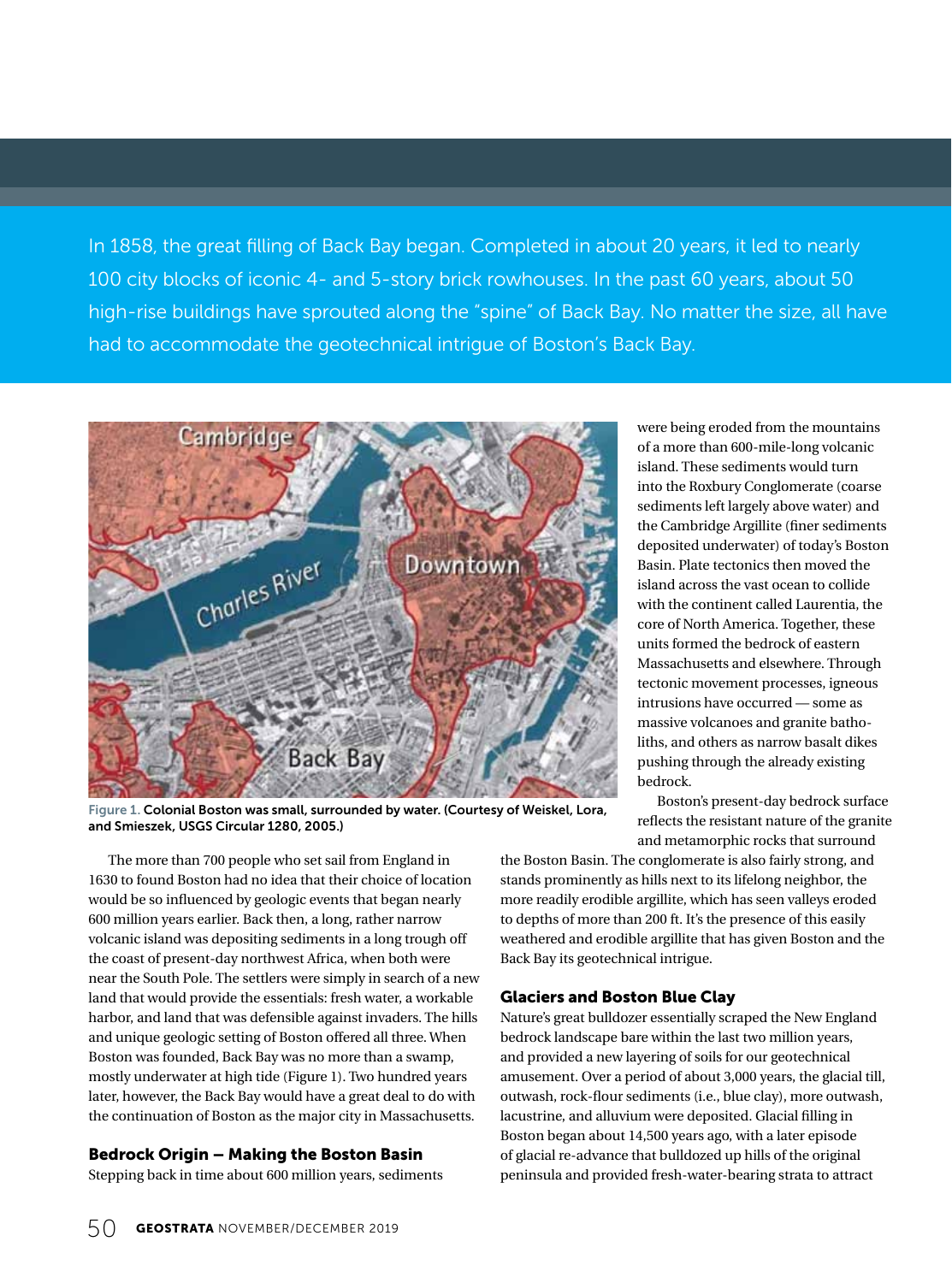the colonists of 1630.

Blue clay was deposited in a marine environment, filling the deep valleys previously carved into the soft argillite by streams and further deepened by the glaciers. In some areas in and around the Back Bay, the clay is nearly 200 ft thick, but it's more usual thickness is in the 50-80 ft range.

Owing to its marine deposition, numerous small shells are often found in samples of the clay. It's not unusual to find a cobble or boulder embedded somewhere in it, a remnant stone dropped from ice rafting. On one occasion early in my career, it appeared that a glacial till high had been discovered when, after about 60 ft of blue clay, a

10- to 20-ft thickness of dense glacial till was encountered in a number of preliminary test borings over more than a 2-blocklong area. Upon drilling the design-phase borings, another 10 to 20 ft of blue clay was discovered below this upper "fake*"* till. The hoped-for "shorter" piles then had to become exceptionally long to reach firm end bearing on the real till or bedrock.

Boston's blue clay was exposed to air when glacial re-advance again lowered sea level. Weathering, desiccation, and freeze-drying caused the blue clay to develop a stiff, yellow crust in the top 5 to 10 ft, with OCR values of 5 to 10 and N-values commonly greater than 20 blows/ft. N-values decrease with depth, and 40 to 60 ft into the clay, single digit to WOR N-values are typical. Consolidation tests show the precipitous decline in maximum past pressure, such as those shown in Figure 2 from tests made along a mile-long length of a subway alignment across part of Back Bay. But throughout its depth, some minor overconsolidation is present in the blue clay; how much is part of the geotechnical intrigue.

#### Making Land in the Back Bay

By 1800, Bostonians recognized they needed more land. As ships required deeper anchorage berths, harbor front was filled, and longer wharfs were constructed with soil taken from the hills. The 1630s Mill Pond was filled in because silt had accumulated, rendering it no longer effective in harnessing tidal power. However, developers saw a chance to make a new tidal pond west of the Boston peninsula by enclosing the Back Bay and part of the Charles River estuary. By 1821, the tidal Back Bay was harnessed to become a huge Mill Pond system as seen in the 1857 photo on the first page of this article. The mile-long, 50-ft-wide earth fill dam with granite block walls eventually became today's Beacon Street.

By the mid-1830s, the Mill Pond system was obsolete with the advent of steam power. The new railroads entering Boston necessitated that engineers construct long embankments that



created isolated lagoons; these became stagnant and then polluted with sewer outfalls and waste dumping. The need to expand Boston's land area and eliminate the lagoons led to a massive, 30-year-long land-filling project that would create the area now known as Boston's Back Bay and the adjacent Fenway area.

Granular fill was imported from glacial hills more than 9 miles away by three, 35-car trains, sometimes working around the clock. Steam shovels loaded the trains from the sand and gravel hills, and then the train cars were side-dumped to unload the fill over the mud flats. Horse-drawn spreaders then distributed the fill. A regular planned grid of streets was filled up 5 ft higher than house building lots. The 10- to 20-ft thickness of fill caused as much as 3 ft of compression of the organic silt stratum over the following two decades, along with some compression of the blue clay. Some secondary compression continues today, at about 1 in. every 20 to 40 years.

#### Early Foundations – Only One "Game" in Town

Building development quickly followed the filling, as illustrated in Figure 3. Four- to five-story-tall brick rowhouses were constructed on wood pile foundations driven by drop hammer 25 to 40 ft through the new fill and organic silt strata to substantial end resistance on the stiff clay crust or outwash sand above the blue clay. Granite blocks were used as pile caps, which limited pile spacing. Timber piles were used to support more than 2,000 buildings constructed throughout Back Bay in its first 30 years. Under the famous Trinity Church in Copley Square, 700 wood piles were reportedly used to support each of the church's four massive stone pillars, with about 4,500 piles required for the entire church.

Engineers knew that to keep wood piles preserved, their tops had to be submerged. Top-of-pile elevation was generally slightly below mean sea level, or at about the average level of the then-tidal Charles River.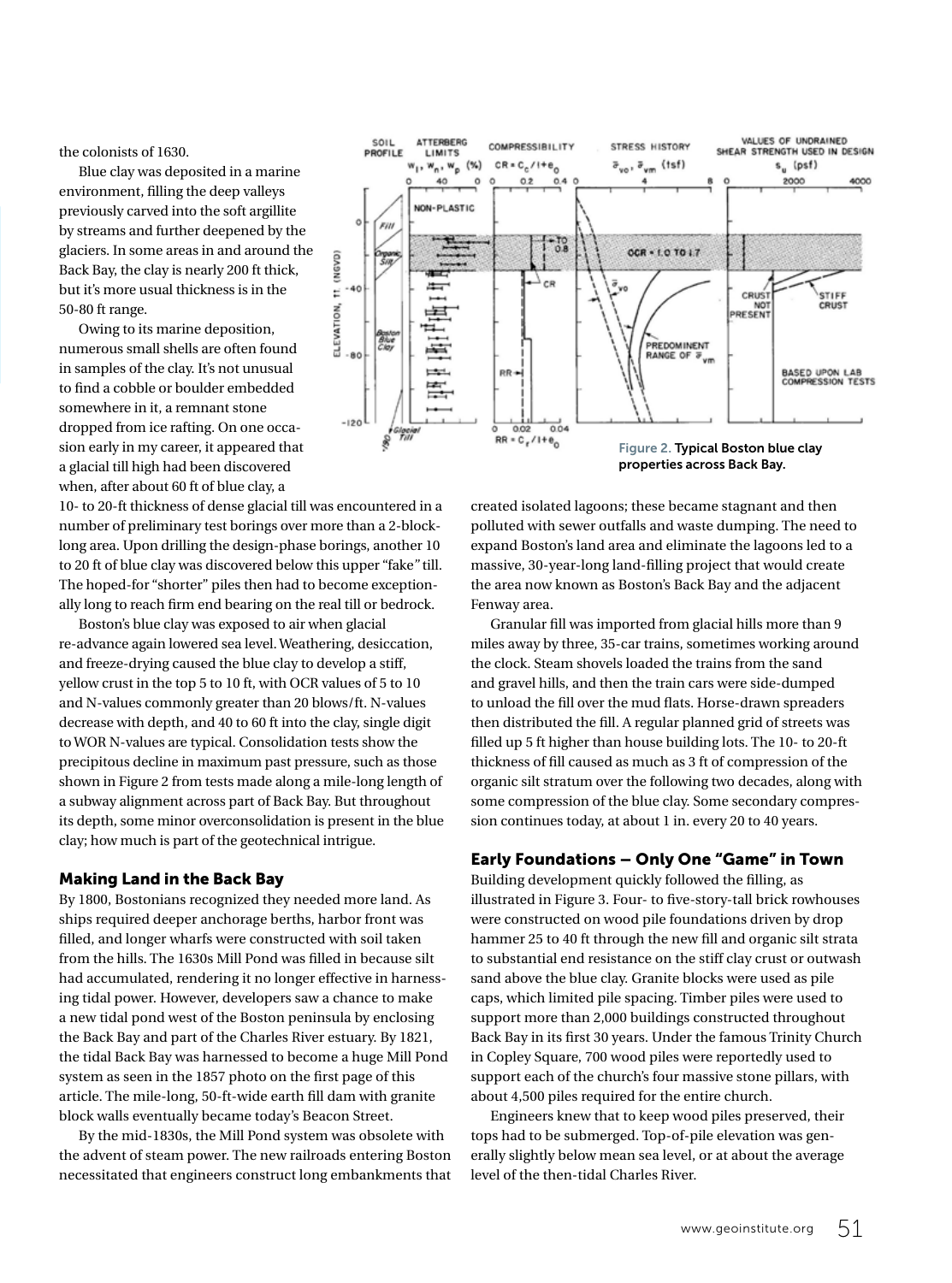

Figure 3. Development quickly followed Back Bay land filling. (From the collection of Edmund Johnson of Haley & Aldrich, received 1995.)

In 1929, while investigating the cause of cracking and settlement of the Boston Public Library building in Copley Square, severely rotted tops of wood piles were found in fill that was no longer saturated. One-third of the massive library needed the tops of its wood piles repaired.

In 1929, while investigating the cause of cracking and settlement of the Boston Public Library building in Copley Square, severely rotted tops of wood piles were found in fill that was no longer saturated. One-third of the massive library needed the tops of its wood piles repaired. A major inquiry determined the cause of groundwater lowering to be leaks into the St. James Avenue sewer, because groundwater levels quickly rose when it was plugged and filled. In response, more than 700 observation wells were installed in the 1930s throughout Back Bay and other filled-land areas of Boston, and monitored through 1940 to determine groundwater levels. Unfortunately, no records exist as to the actions taken when or where groundwater was found to be below commonly used top of pile El. 5, and the program's funding from the depression-era Works Progress Administration (WPA) ended.

In the 1980s, 21 contiguous rowhouses at the edge of Back Bay near the Charles River were found to have rotted wood pile tops, and the issue of lowered groundwater again made headlines. The cause was eventually determined to be a change in the manner of operation of a nearby 8-ft-diameter combined sewer overflow (CSO) collection conduit that had been made necessary by the construction of the new Charles River Dam over a half-mile away. Today's Boston Groundwater Trust is a result of the 1980s problems, with an active program to monitor and report groundwater levels in over 800 observation wells, and to actively pursue remedy when low groundwater levels occur. Old, leaking sewers are often found to be the cause, and the Boston Water and Sewer Commission aggressively acts to find the leaks and implement repairs. More geotechnical intrigue.

#### A Wide Choice of Foundations over the Past Century

The use of concrete and steel for foundations at the turn of the last century opened a new window on foundation design and construction. The single focus on wood piles ended, although wood pile use continued into the later 20th century. The wide variety of different foundations used in Back Bay is illustrated in Figure 4.

Hand-dug caissons were adopted early on, with 3-ft-diameter shafts and expanded belled bases to make use

of higher bearing capacity afforded by the crust of Boston's blue clay. Concrete frame buildings of 10- to 12-stories were constructed using such foundation systems with 4 to 5 ton/ $ft<sup>2</sup>$ allowable bearing pressures supporting 6- to 8-ft-diameter caisson bells. Eventually, machines took over the bulk of the drilling process, but "sand hog" workers still had to manually clean the bearing surface for the geotechnical field representative to inspect and verify clay bearing capacity.

The "floating" foundation came about in the 1930s with the construction of the 12-story New England Mutual Life building, which had a basement excavation depth great enough to relieve the clay of a load greater than the new building would apply. This foundation was a triumph for modern soil mechanics, with significant involvement by Arthur Casagrande.